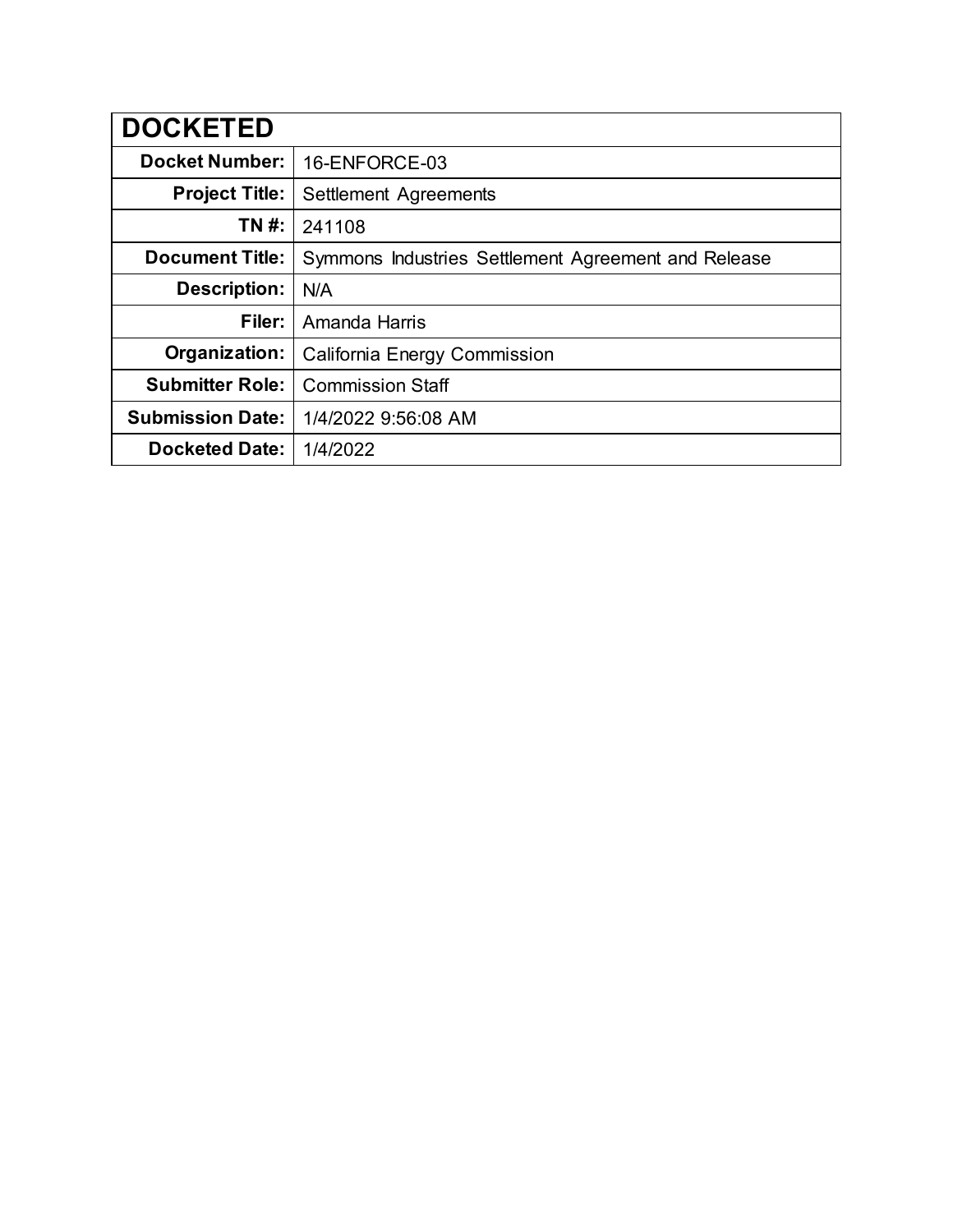#### SETTLEMENT AGREEMENT AND RELEASE CALIFORNIA ENERGY COMMISSION and SYMMONS Page 1 OF 5

# **SETTLEMENT AGREEMENT AND RELEASE**

This Settlement Agreement and Release (Agreement) is entered into between the California Energy Commission (CEC), with its principal office at 715 P Street, Sacramento, California 95814, and Symmons Industries (Symmons ), with a place of business at 31 Brooks Drive, Braintree, Massachusetts 02184, collectively referred to as the Parties.

## I. **RECITALS**

(1) CEC's Appliance Efficiency Regulations at California Code of Regulations, **Title** 20, Article 4, sections 1601-1609 (Appliance Efficiency Regulations),<sup>1</sup> set forth the requirements to sell or offer for sale regulated appliances in California. The pertinent requirements include:

- Testing: The appliance is tested as required in section 1603, using the applicable test method set forth in section 1604.
- Efficiency: The appliance meets the required efficiency standards set forth in sections 1605.2 or 1605.3.
- Marking: The appliance is correctly marked and labeled as required under section 1607.
- Certification: The appliance is certified to CEC and appears in CEC's most recent Modernized Appliance Efficiency Database System (MAEDbS) as required under section 1606.

(2) CEC's enforcement authority includes the removal of non-complying appliances from MAEDbS, as set forth in section 1608, and the issuance of administrative civil penalties under section 1609.

(3) Symmons manufactures and sells several models of plumbing fittings that it sells or offers for . sale in California, either directly or through retailers or distributors.

(4) Symmons plumbing fittings are subject to the testing, efficiency, marking, and certification requirements for this appliance class as described in paragraph 1(1) above.

(5) From July 2015 to February 2021, Symmons sold or offered for sale through retailers or distributors lavatory faucets, kitchen faucets, and showerheads in California, that were not listed in MAEDbS as required in section 1606, did not meet the efficiency standards set forth in section· 1605.3(h) when tested using the appropriate test method as described in section 1604(h), and were not marked as required in section 1607.

<sup>&</sup>lt;sup>1</sup> All references are to California Code of Regulations, Title 20, Article 4, unless otherwise specified.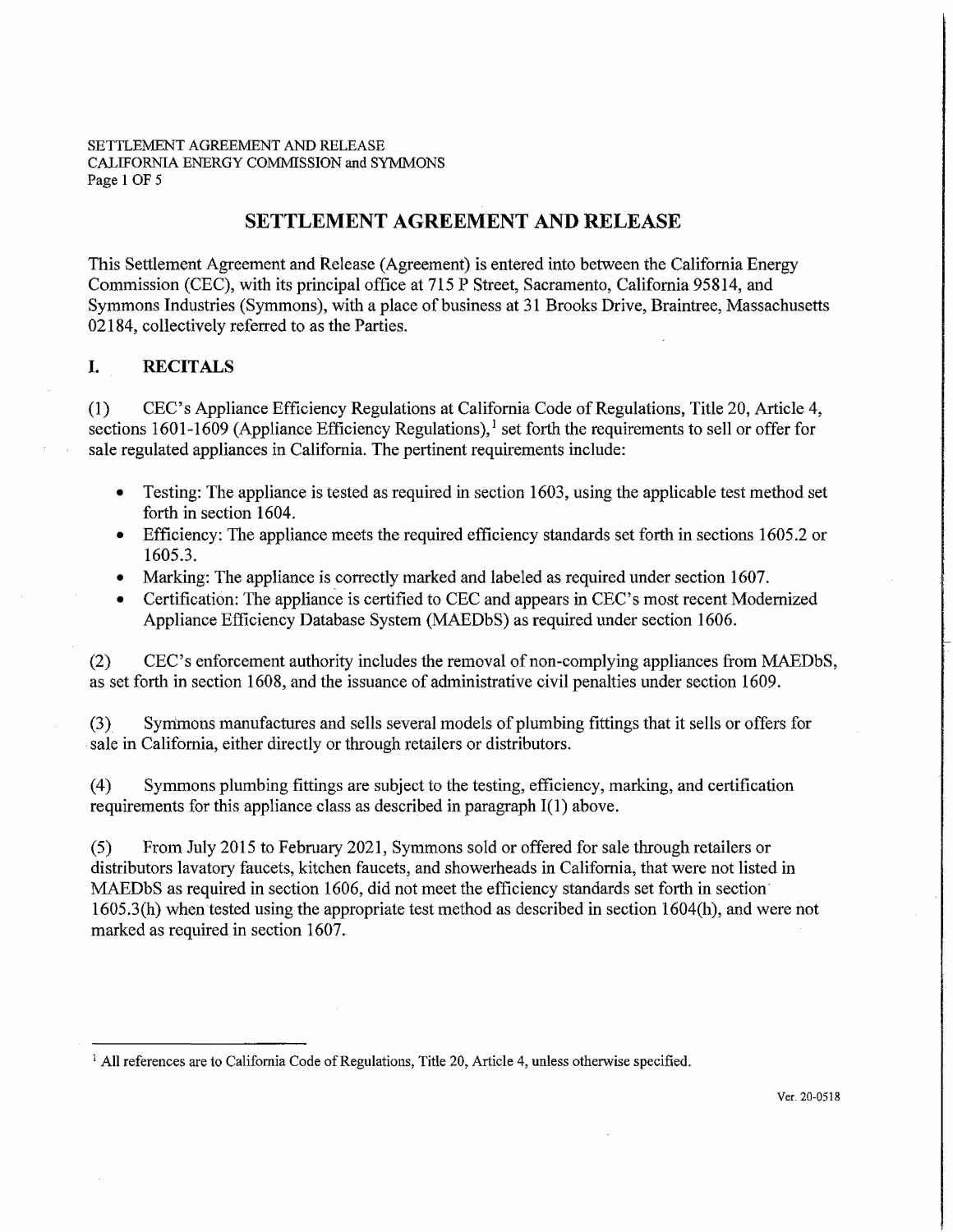### SETTLEMENT AGREEMENT AND RELEASE CALIFORNIA ENERGY COMMISSION and SYMMONS Page 2 OF 5

(6) Based on the above Recitals, CEC, through adjudication, could impose penalties for each violation alleged, obtain injunctive relief to prohibit Symmons from continuing to sell or offer for sale non-compliant plumbing fittings in California, and take any other enforcement action as allowed by law.

(7) Section 1609(b)(3) and California Public Resources Code section 25402.1 l(a)(2) identify the following factors CEC shall consider when determining the amount of an administrative civil penalty:

- The nature and seriousness of the violation.
- The persistence of the violation, meaning a responsible person's history of past violations of the Appliance Efficiency Regulations over the previous seven years.
- The number of violations arising from the course of conduct that is subject of the enforcement proceeding.
- The length of time over which the violation occurred.
- The willfulness of the persons responsible for the violation.
- The harm to consumers and to the state that resulted from the amount of energy wasted due to the violation.
- The number of persons responsible for the violation.
- The efforts of the persons responsible for the violation to correct the violation prior to initiation of an enforcement action by CEC.
- The cooperation, by the persons responsible for the violation, with CEC during its investigation.
- The assets, liabilities, and net worth of the persons responsible for the violation. This information will be considered to reduce the administrative civil penalty amount, should a responsible person or persons elect to provide asset, liability, and net worth documentation to the Executive Director to demonstrate that a reduction in a penalty amount is necessary to avoid an undue burden.

(8) Penalties must be set at levels sufficient to deter violations. In developing this Agreement CEC considered the facts of the case and applied the above factors to determine an appropriate settlement. Further, in this case Symmons cooperated with CEC in the investigation by notifying retailers and removing the non-compliant units from the California market; by providing to CEC sales data of noncompliant units; and by communicating efficiently with CEC staff. The efforts by Symmons saved CEC time and resources in investigating the violations, minimized the impacts on the competitive business environment and minimized the impacts on energy consumption and the environment in California, from the non-compliant units.

(9) Symmons is willing to enter into this Agreement solely for the purpose of settlement and resolution of this matter with CEC. CEC accepts this Agreement in termination of this matter. Accordingly, the Parties agree to resolve this matter completely by means of this Agreement, without the need for adjudication.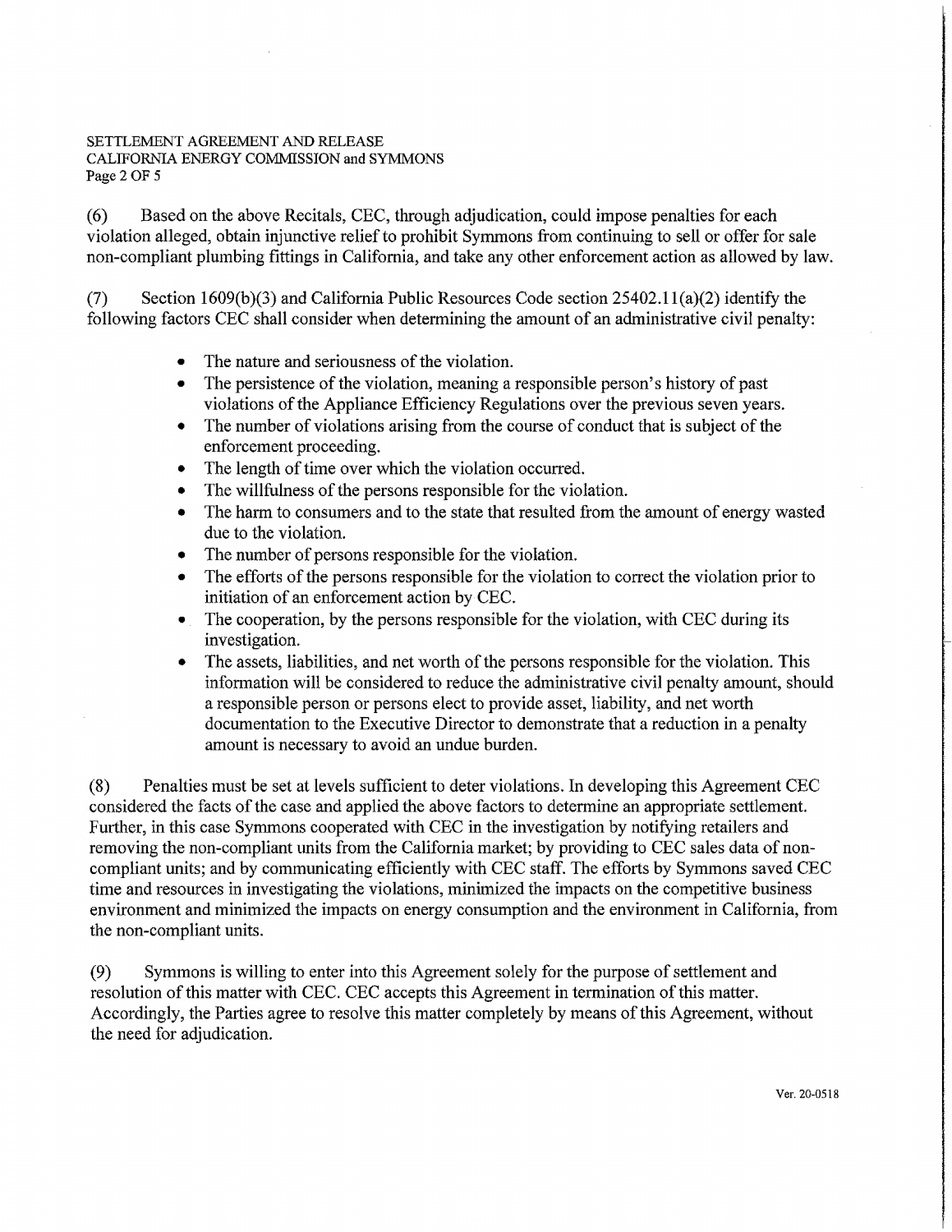SETTLEMENT AGREEMENT AND RELEASE CALIFORNIA ENERGY COMMISSION and SYMMONS Page 3 OF 5

# II. **TERMS AND RELEASE**

In consideration of the Recitals listed above which are incorporated into this section by reference, and the mutual agreements set forth below, CEC and Symmons agree as follows:

(1) This Agreement covers the following Symmons plumbing fittings models:

| <b>Lavatory Faucets</b> |                  |                      |                  |  |  |  |  |
|-------------------------|------------------|----------------------|------------------|--|--|--|--|
| SLC-3612-1.5            | SLS-5510-STN-1.5 | SLW-4412-LAM-1.5     | SLW-5412-STN-1.5 |  |  |  |  |
| <b>SLC-7212-RP</b>      | SLS-5512-SBZ-1.5 | SLW-4512-STN-CRP-1.5 | SLW-5512-SBZ-1.5 |  |  |  |  |
| SLC-9610-1.5            | SLS-6710-DP4-1.5 | SLW-4612-NA-1.5      | SLW-6610-1.5     |  |  |  |  |
| SLC-9612-STN-1.5        | SLS-6710-VP-1.5  | SLW-4712-STN-1.5     | SLW-6612-STN-1.5 |  |  |  |  |
| SLS-3510-DP4-1.5        | SLW-3632-CX-1.5  | SLW-5112-1.5         | SLW-6712-MP-1.5  |  |  |  |  |
| SLS-3512-DP4-1.5        | SLW-4112-1.5     | SLW-5212-1.5         |                  |  |  |  |  |
| SLS-3622-STN-1.5        | SLW-4212-1.5     | SLW-5312-1.5         |                  |  |  |  |  |

| <b>Showerheads</b> |                 |             |                  |                |  |  |  |
|--------------------|-----------------|-------------|------------------|----------------|--|--|--|
| 352SH-2.0          | 402SH2-STN      | 4-161       | $4-231M$         | 511SH-STN      |  |  |  |
| 352SH-3            | 402W-BLK        | 4-161-STN   | 4-231-STN-2.0    | 512HSA         |  |  |  |
| 35EX-RD2-STN-1.5   | 412SH-PNL       | $4-163-2.0$ | 4-236            | 532SH          |  |  |  |
| 35EX-RDI-1.5       | 412SH-STN       | 4-163-STN   | $4 - 236 - 2.0$  | 552SH          |  |  |  |
| 3601-SH4-TRM       | 412SH-STN       | $4 - 166$   | $4 - 236 - 2.0$  | 6605-TRM       |  |  |  |
| 361SH-6            | $4 - 137$       | 4-166-304   | 432SH-STN        | 6705-TRM       |  |  |  |
| 361SH-STN          | 4-141           | 4-174       | 442HS            | 9606-PLR       |  |  |  |
| 362SH-BBZ          | $4 - 143$       | $4-226F$    | 442SH            | ADACHS-2.5     |  |  |  |
| 402SH1             | $4 - 145 - 2.0$ | 422HS       | 4702-STN-REB-TRM | H301-V         |  |  |  |
| 402SH <sub>2</sub> | $4 - 150$       | 422SH       | 511SH            | S-5502-SBZ-TRM |  |  |  |

| <b>Kitchen Faucets</b> |              |                |            |              |  |  |  |  |  |
|------------------------|--------------|----------------|------------|--------------|--|--|--|--|--|
| S-2302-STS-PD          | $S-23-3$ IP  | $S-248-2-I$ AM | S-2630-STS | S-2650-2-STN |  |  |  |  |  |
| S-23-10                | S-23-JPS     | S-2610         | S-2640     | S-2660       |  |  |  |  |  |
| $S-23-2$               | $S-23-2-1$ P | S-2620-L-STS   | S-2640     | SK-6600-STS  |  |  |  |  |  |
| $S-23-2-10$            | S-248-1-LAM  | S-2620-STN     | S-2650     |              |  |  |  |  |  |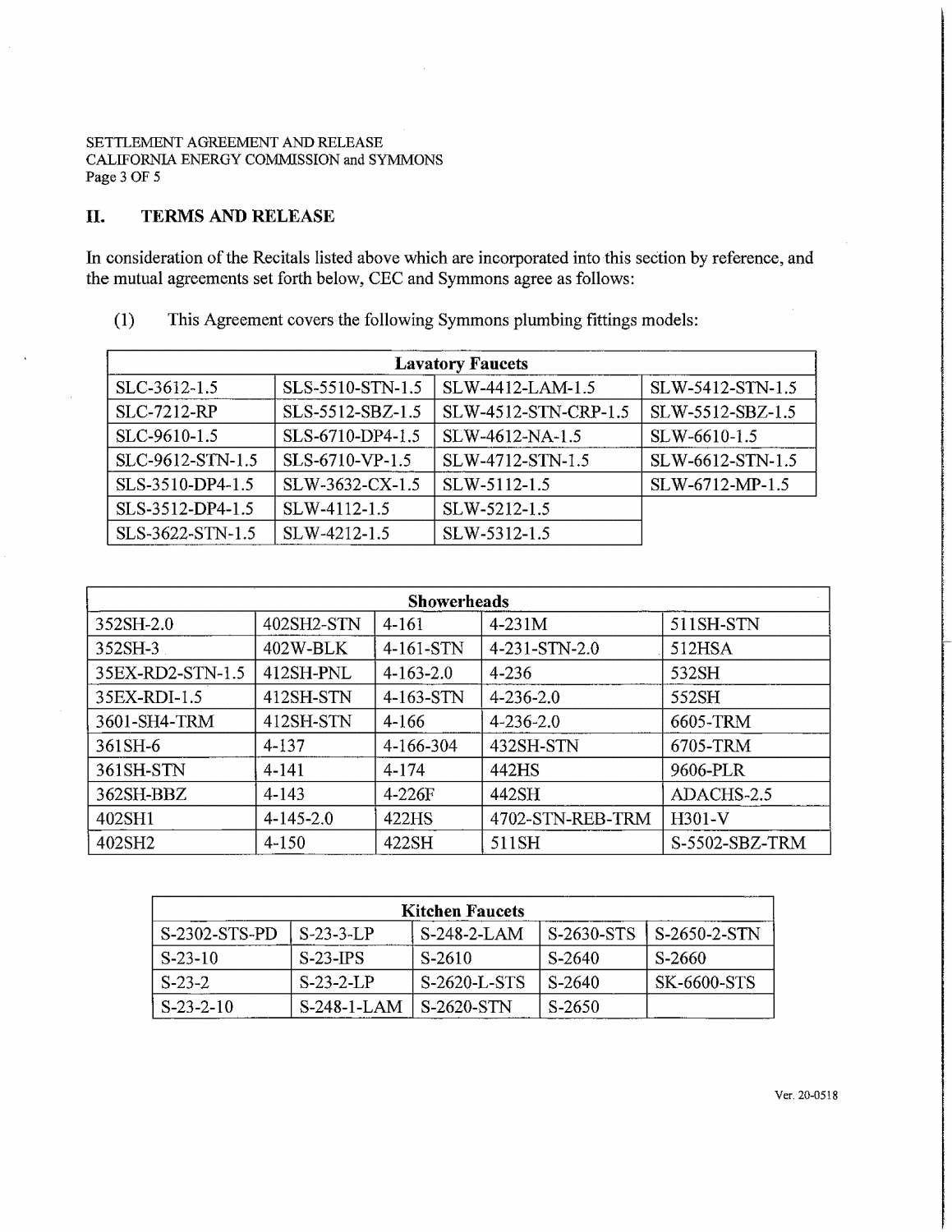#### SETTLEMENT AGREEMENT AND RELEASE CALIFORNIA ENERGY COMMISSION and SYMMONS Page4 OF 5

(2) For selling or offering for sale in California, the plumbing fittings identified in paragraph 1(5), whose model number are identified in paragraph  $II(1)$  that did not meet the energy efficiency standards prescribed by section 1605.3(h), were not certified to MAEDbS as required by section 1606, and were not marked per section 1607, and, in consideration of the factors listed in paragraph 1(7) and 1(8) above, Symmons shall pay as an administrative civil penalty the total sum of \$6,612.00 by check made payable to the California Energy Commission by November 8, 2021. Payment shall be made by the applicable due date, and sent with the corresponding remittance statement to the following address:

> California Energy Commission Accounting Office, MS-2 715 P Street Sacramento, California 95814

(3) Symmons also agrees to take each of the following actions for any and all regulated appliance it will sell or offer for sale in California:

- a. Test all basic models, utilizing the applicable test method, to ensure confonnance with the Appliance Efficiency Regulations.
- b. Certify all basic models in MAEDbS, and ensure listings are kept current and up to date.
- c. Use a new model number for any of the basic models described in  $II(1)$  that have been redesigned to meet energy efficiency standards.
- d. Add the required marking to the unit.

( 4) This Agreement shall apply to and be binding upon Symmons and its principals, officers, directors, receivers, trustees, employees, successors and assignees, subsidiary and parent corporations, and upon CEC and any successor agency that may have responsibility for and jurisdiction over the subject matter of this Agreement.

(5) In consideration of the payment specified above, CEC hereby releases Symmons and its parent corporation, principals, directors, officers, agents, employees, shareholders, subsidiaries, predecessors, and successors from any and all claims for violations of section 1608 (efficiency, marking, certification), relating to the time frame and appliances identified in paragraph 1(5), whose model numbers are identified in paragraph 11(1).

(6) This Agreement constitutes the entire agreement and understanding between CBC and Symmons concerning the claims and settlement in this Agreement, and this Agreement fully supersedes and replaces any and all prior negotiations and agreement of any kind or nature, whether written or oral, between CEC and Symmons concerning these claims.

(7) No agreement to modify, amend, extend, supersede, terminate, or discharge this Agreement, or